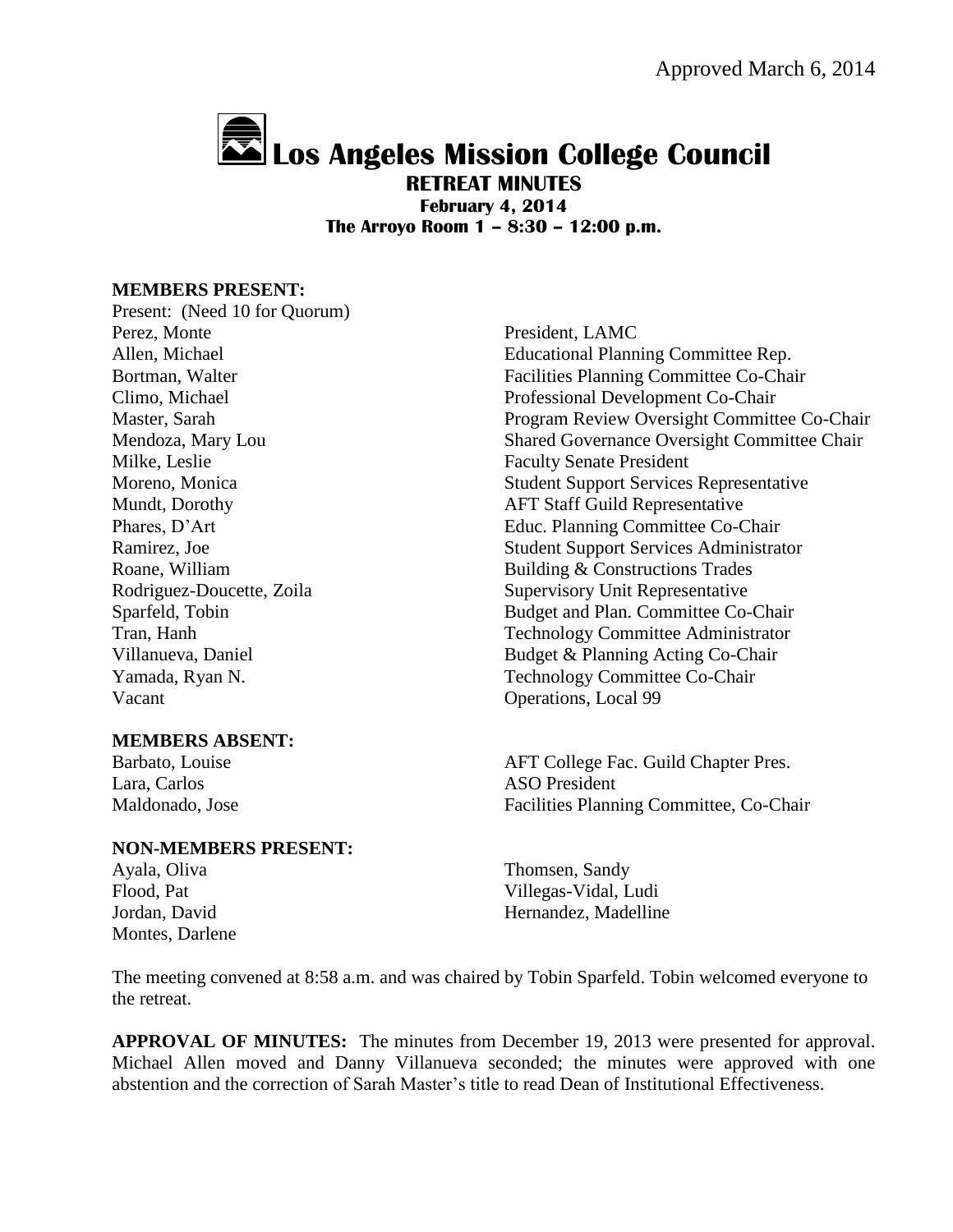## **STRATEGIC PLAN REVIEW: Sarah Master, Dean of Institutional Effectiveness**

Sarah provided a draft copy of the Strategic Master Plan and brought everyone up to date on its current status. Today's objective is to refine the objectives and measures for each goal. The Strategic Plan consists of six goals and their associated objectives and measures. It will be a five year plan 2013-2018 and measures will be reviewed annually, but the entire plan will be revisited at the end of the fifth year. A column will be added to identify the responsible party for each objective and there was discussion of each party presenting a quarterly report to College Council, but no action was taken on this. The Strategic Master Plan was updated this morning and was presented with the changes for a vote. Danny Villanueva moved to approve and Joe Ramirez seconded; the motioned passed unanimously.

# **EVALUATION OF MISSION STATEMENT REVIEW PROCESS AND PLANNING PROCESS: President Perez**

College Council evaluated the *Process for Review of the Mission Statement*. College Council deemed the process somewhat cumbersome, and modified it to streamline the review, approval and vetting. College Council also revised the timeline so that review of the mission statement will take place during the spring term beginning in spring 2015, to allow for any changes to be approved in time to ensure the statement continues to drive strategic planning, is included in the next year's catalog, and is disseminated campus-wide. The revised process is as follows:

- 1. The divisional shared-governance committees (Budget and Planning Committee, Education Planning Committee, Student Support Services Committee) and ASO review the mission statement and make suggestions for any changes.
- 2. The results of their reviews and suggested changes are forwarded to College Council.
- 3. College Council receives and considers all comments and suggestions and formulates a recommendation for any changes to the mission statement.
- 4. College Council forwards the recommended mission statement to the divisional shared governance committees, ASO, Academic Senate, AFT Faculty Guild and AFT Staff Guild for review and comment.
- 5. College Council receives and considers all comments and suggestions, formulates a final recommendation for approval of any changes to the mission statement, and forwards it to the President.
- 6. The President considers the College Council's recommendation and takes action to approve the recommended changes to the mission statement or to retain the existing mission statement.
- 7. A Town Hall is scheduled to publicize campus-wide the action on the mission statement.
- 8. College Council re-evaluates the process for review of the mission statement and makes any necessary changes for improvement, which will be implemented in the next annual cycle.

*Sandy* Thomsen suggested coming up with a set of questions each committee could have when reviewing the Mission Statement.

Leslie Milke moved to approve and D'Art Phares seconded; the motion passed unanimously with one abstention.

**ANNUAL PROGRAM REVIEW** - President Perez presented a copy of the Annual Program Review and Resource Request flowchart. The college has worked really hard on the annual Program